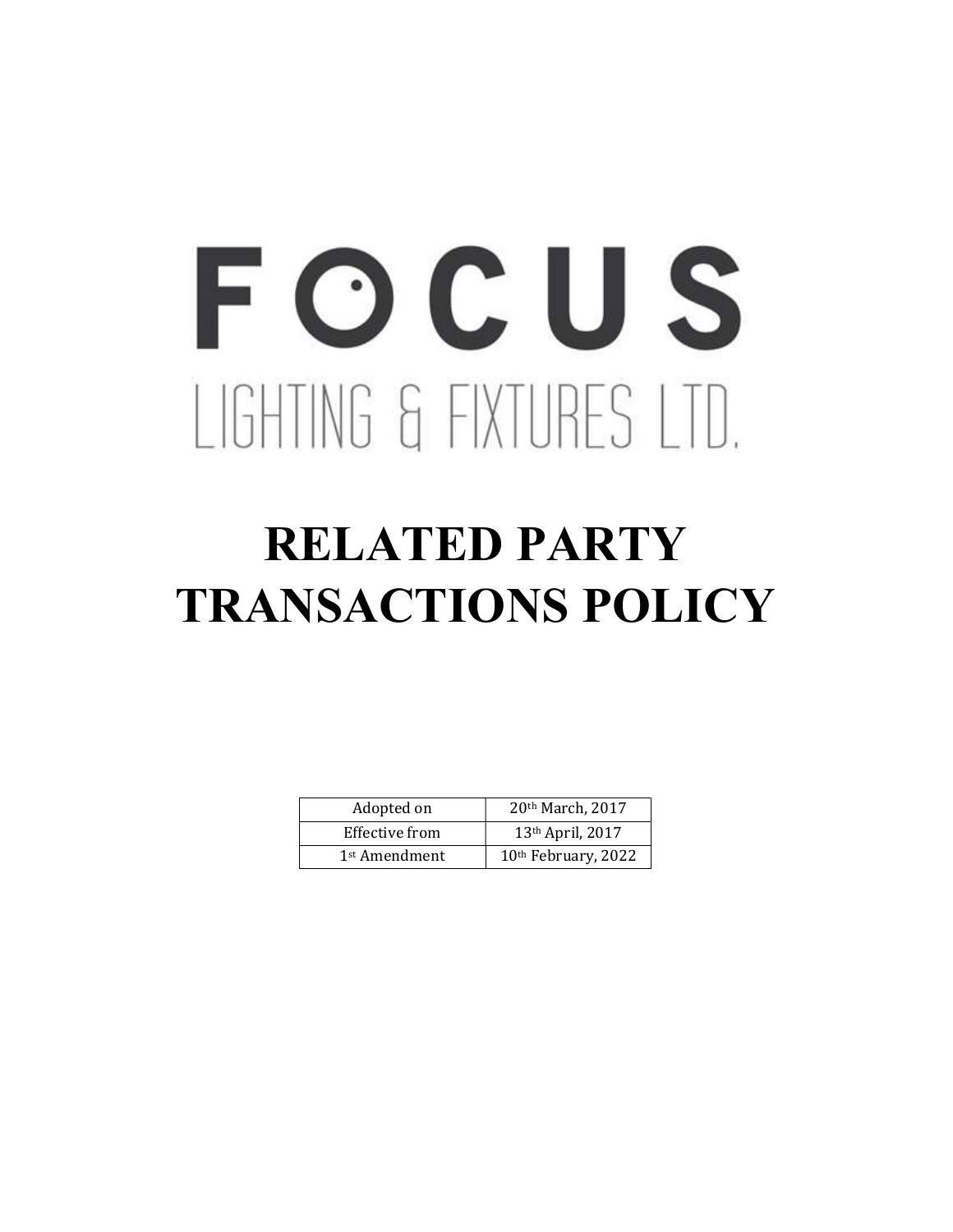#### POLICY ON RELATED PARTY TRANSACTION

## 1. PREAMBLE

Focus Lighting And Fixtures Limited (the "Company" or "FLFL') recognizes that related party transactions can present potential or actual conflicts of interest and may raise questions about whether such transactions are consistent with the Company's and its stakeholders' best interests.

The Board of Directors (the "Board") of Focus Lighting And Fixtures Limited (the "Company" or "FLFL"), based on recommendations of the Audit Committee has adopted the following policy and procedures with regard to the Related Party Transactions as defined below. The Audit Committee shall review and may propose amendments to this policy as may be required.

The New Policy on Related Party Transaction (hereinafter referred to as "Policy") is being introduced to replace the earlier Policy on Related Party Transaction, to enhance the standards of governance and to take into account certain changes in the organization structure. Accordingly, the Board of Directors ("the Board") of the Company at its meeting held on February 10, 2022 accorded approval for amendment of "Policy on Related Party Transaction".

This revised Policy will be applicable to the Company with effect from 24<sup>th</sup> November, 2021 since on the said date the Company migrated from SME Platform of NSE to Main Board of NSE unless otherwise specified in the respective provision of the SEBI (LODR) (Sixth Amendment) Regulations vide Notification No. SEBI/LAD-NRO/GN/2021/55 dated November 09, 2021 and as may be notified from time to time.

This policy is to regulate transactions between the Company and its related parties based on the laws and regulations applicable on the company.

#### 2. OBJECTIVE

- A. The primary objective of the Policy is to ensure highest standard of Corporate Governance, transparency, probity and ethical standards in all dealings of the Company with Related Parties such that its reputation is well protected and it continues to enjoy high levels of trust and confidence of investors, regulatory authorities and other stakeholders.
- B. To ensure compliance with legislative and regulatory provisions under the Companies Act, 2013 (hereinafter called "Act") and SEBI (Listing Obligations and Disclosure Requirements) Regulations, 2015 (hereinafter called "Regulations"), governing RPTs, if any, both in letter and spirit.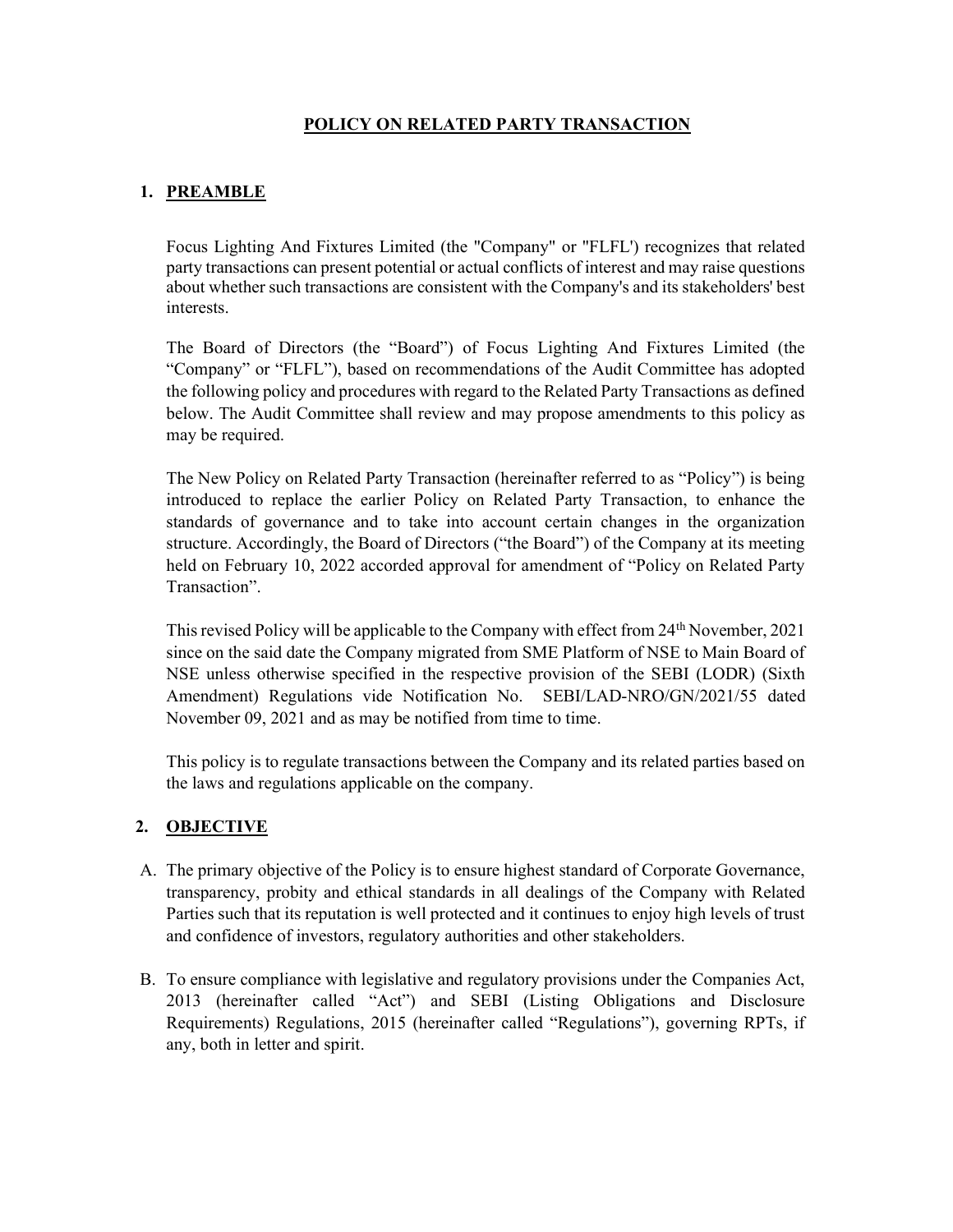#### 3. TERMS AND REFERENCES

- (i) "Arm's Length Transaction" means a transaction between two related parties that is conducted as if they were unrelated, so that there is no question of conflict of interest.
- (ii) "Associate" shall mean any entity which is an associate under section 2(6) of the Companies Act, 2013 or under the applicable Accounting Standard.
- (iii) "Related Party" as defined under Regulation  $2(1)(zb)$  of Listing Regulations 2015 and as per SEBI (LODR) (Sixth Amendment) vide Notification No. SEBI/LAD-NRO/GN/2021/55 dated November 09, 2021 means a related party as defined under sub-section (76) of section 2 of the Companies Act, 2013 or under the applicable accounting standards:

Provided that:

(a) any person or entity forming a part of the promoter or promoter group of the listed entity;

OR

(b) any person or any entity, holding equity shares:

- i. of 20% or more; or
- ii. of 10% or more, with effect from April 1, 2023;

in the listed entity either directly or on a beneficial interest basis as provided under section 89 of the Companies Act, 2013, at any time, during the immediate preceding financial year; shall be deemed to be a related party.

#### Section 2(76) of the Companies Act, 2013, as referred above, defines Related Party as-

- 1. A director or his relative;
- 2. A Key Managerial Personnel or his relative;
- 3. A firm, in which a director, manager or his relative is a partner;
- 4. A private company in which a director or manager or his relative is a member or director;
- 5. A public company in which a director or manager is a director and holds along with his relatives, more than two per cent. of its paid-up share capital;
- 6. Any body corporate whose Board of Directors, managing director or manager is accustomed to act in accordance with the advice, directions or instructions of a director or manager;

[Except advice, directions or instructions given in a professional capacity]

7. Any person on whose advice, directions or instructions a director or manager is accustomed to act;

[Except advice, directions or instructions given in a professional capacity]

- 8. Any company which is a holding, subsidiary or an associate company of such company; or a subsidiary of a holding company to which it is also a subsidiary;
- 9. A director other than an Independent Director or Key Managerial Personnel of the holding Company or his relative with reference to a Company.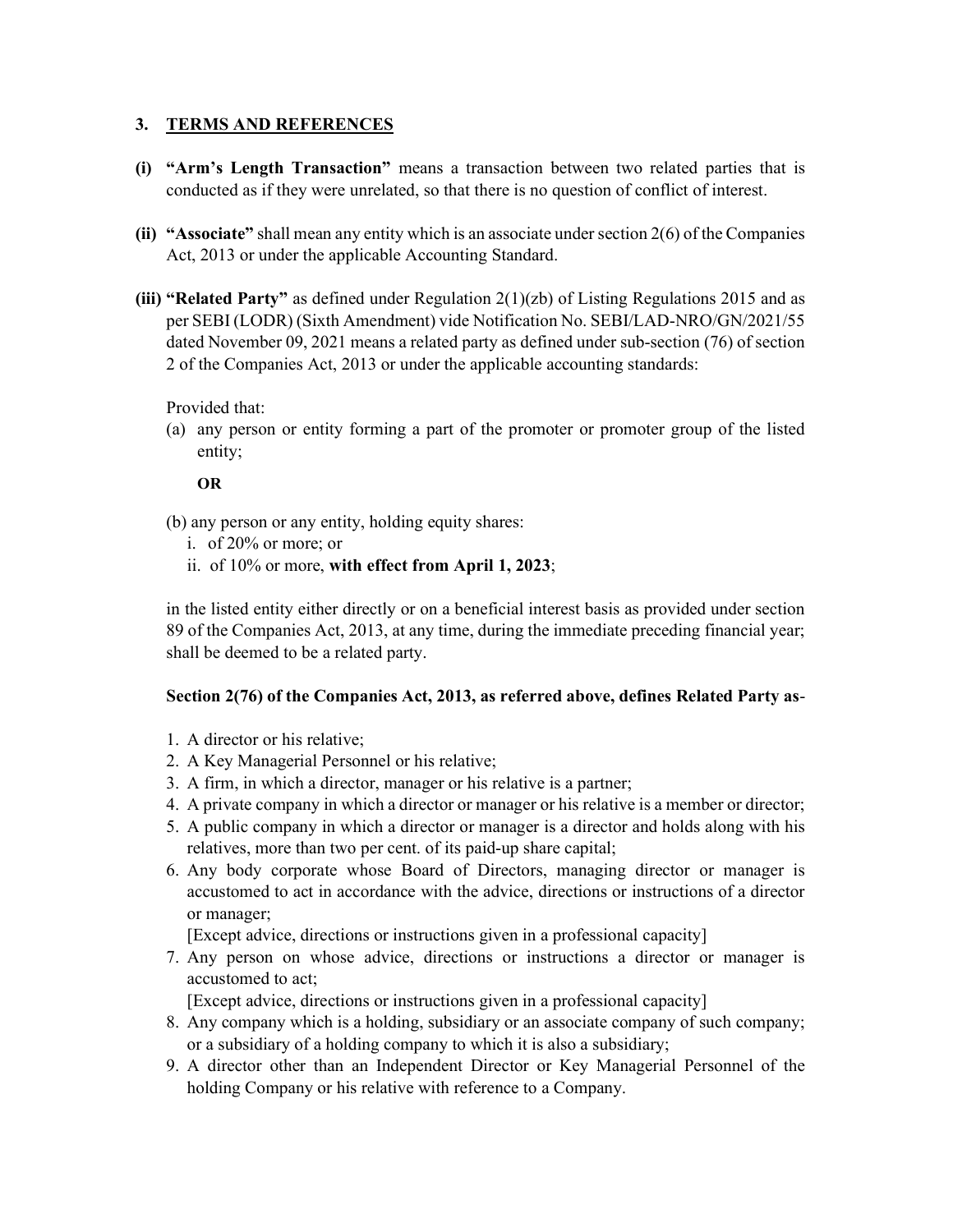"Relative": with reference to any person, means who is related to another, if-

- (i) They are members of a Hindu Undivided Family;
- (ii) They are Husband or wife or
- (iii) One person is related to the another in the following manner, namely
	- a. Father, includes step-father.
	- b. Mother, includes step-mother.
	- c. Son, includes step-son.
	- d. Son's wife.
	- e. Daughter.
	- f. Daughter's husband.
	- g. Brother, includes step-brother.
	- h. Sister, includes step-sister.
- (iv) "Related Party Transactions" as defined under Regulation  $2(1)(zc)$  of Listing Regulations 2015 and as per SEBI (LODR) (Sixth Amendment) vide Notification No. SEBI/LAD-NRO/GN/2021/55 dated November 09, 2021 shall means a transaction involving a transfer of resources, services or obligations between:
	- (i) a listed entity or any of its subsidiaries on one hand and a related party of the listed entity or any of its subsidiaries on the other hand; or
	- (ii) a listed entity or any of its subsidiaries on one hand, and any other person or entity on the other hand, the purpose and effect of which is to benefit a related party of the listed entity or any of its subsidiaries, with effect from April 1, 2023;

regardless of whether a price is charged and a "transaction" with a related party shall be construed to include a single transaction or a group of transactions in a contract:

Provided that the following shall not be a related party transaction:

- (a) the issue of specified securities on a preferential basis, subject to compliance of the requirements under the Securities and Exchange Board of India (Issue of Capital and Disclosure Requirements) Regulations, 2018;
- (b) the following corporate actions by the listed entity which are uniformly applicable/offered to all shareholders in proportion to their shareholding:
	- i. payment of dividend;
	- ii. subdivision or consolidation of securities;
	- iii. issuance of securities by way of a rights issue or a bonus issue; and
	- iv. buy-back of securities.
- (c) acceptance of fixed deposits by banks/Non-Banking Finance Companies at the terms uniformly applicable/offered to all shareholders/public, subject to disclosure of the same along with the disclosure of related party transactions every six months to the stock exchange(s), in the format as specified by the Board: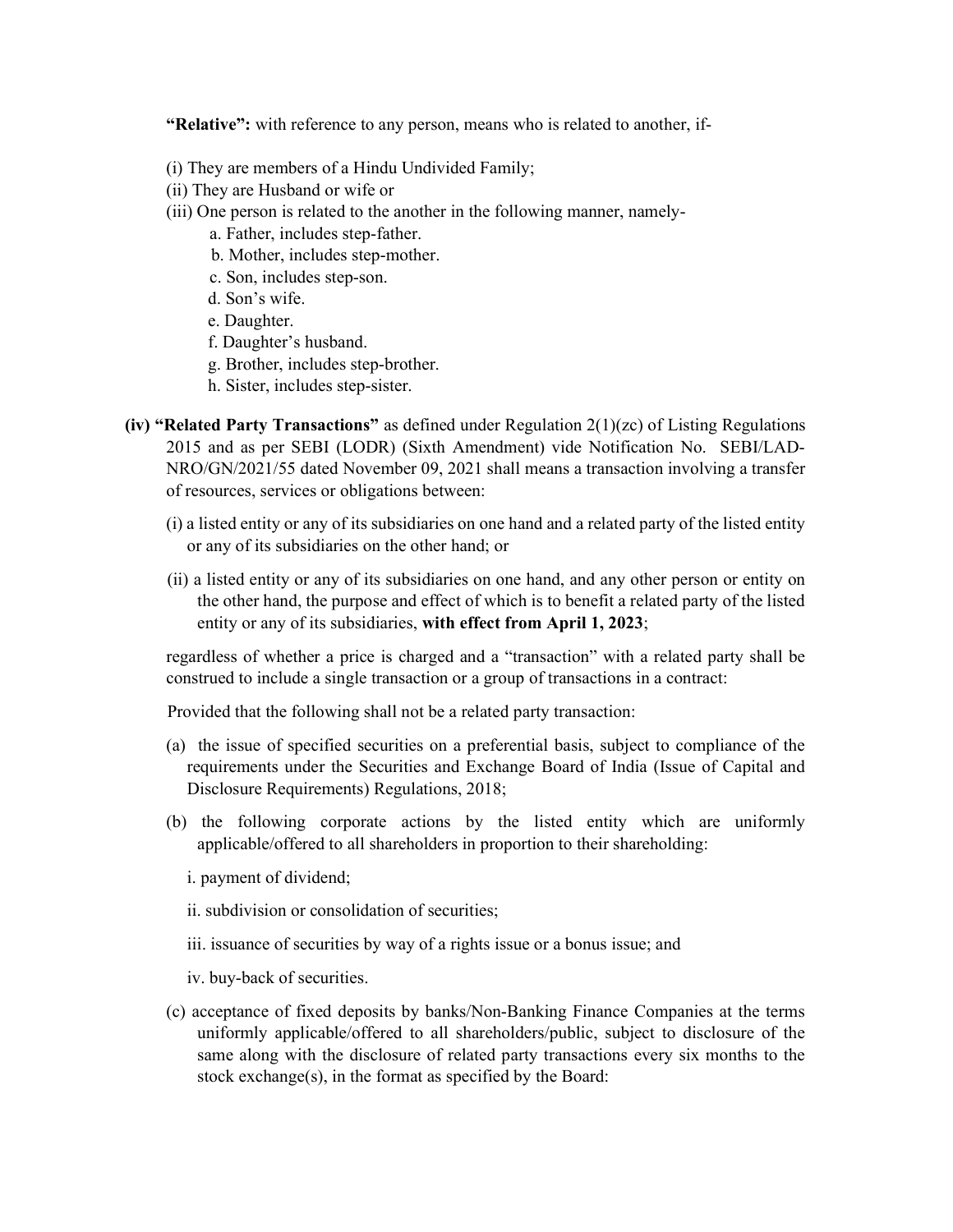Provided further that this definition shall not be applicable for the units issued by mutual funds which are listed on a recognised stock exchange(s).

- (v) "Material Related Party Transaction" as defined under Regulation 23 of Listing Regulations 2015 and as per SEBI (LODR) (Sixth Amendment) vide Notification No. SEBI/LAD-NRO/GN/2021/55 dated November 09, 2021 shall mean a transaction with a related party shall be considered material, if the transaction(s) to be entered into individually or taken together with previous transactions during a financial year, exceeds rupees one thousand crore or ten per cent of the annual consolidated turnover of the listed entity as per the last audited financial statements of the listed entity, whichever is lower.
- (vi) Transactions in "Ordinary Course of Business" shall mean and include-
	- $\triangleright$  Transactions that are entered in the normal and usual course of business and are identical to the business of the company.
	- $\triangleright$  Transactions that is reasonable in the context of the business of the company.
	- $\triangleright$  Transactions that are part of the standard industry practice.

## 4. INDENTIFICATION OF RELATED PARTY

Each director and Key Managerial Personal is responsible for providing notice to the Board or Audit Committee regarding persons and entities to be considered as "Related Party" by virtue of his/her being Director/KMP in the entity or holding certain shareholding percentage. Such notice shall be provided to the company at the time of appointment and also at the time of first board meeting in every financial year and whenever there is any change in the disclosures already made.

# 5. TERMS OF THE POLICY

- $\triangleright$  The Company shall not enter into any contract or arrangement with a Related Party without the approval of the Audit Committee. Prior approval of the Audit Committee shall be obtained for all Related Party Transactions other than those with Exempted Wholly Owned Subsidiaries (whose accounts are consolidated with the Company and placed before the shareholders at the general meeting for approval). The Audit Committee shall accordingly recommend the Related Party Transaction for the approval of Board of Directors/ Shareholders as per the terms of this policy.
- All the Related Party Transactions prescribed under Section 188 of Companies Act, 2013 and within the threshold limits prescribed under Rule 15 Sub-Rule (3) of Companies (Meetings of Board and its Powers) Second Amendment Rules, 2014, and Regulation 23 of SEBI (LODR) Regulations, 2015 shall along with the Audit Committee Approval shall also require approval of the Board of Directors.
- $\triangleright$  All the Material Related Party Transactions and Related Party Transactions, exceeding the threshold limits prescribed under Rule 15 Sub Rule (3) of Companies (Meetings of Board and its Powers) Second Amendment Rules, 2015 and Regulation 23 of SEBI (LODR) Regulations, 2015 shall require prior approval of the Audit Committee, Board of Directors and Shareholders of the Company by way of Resolution.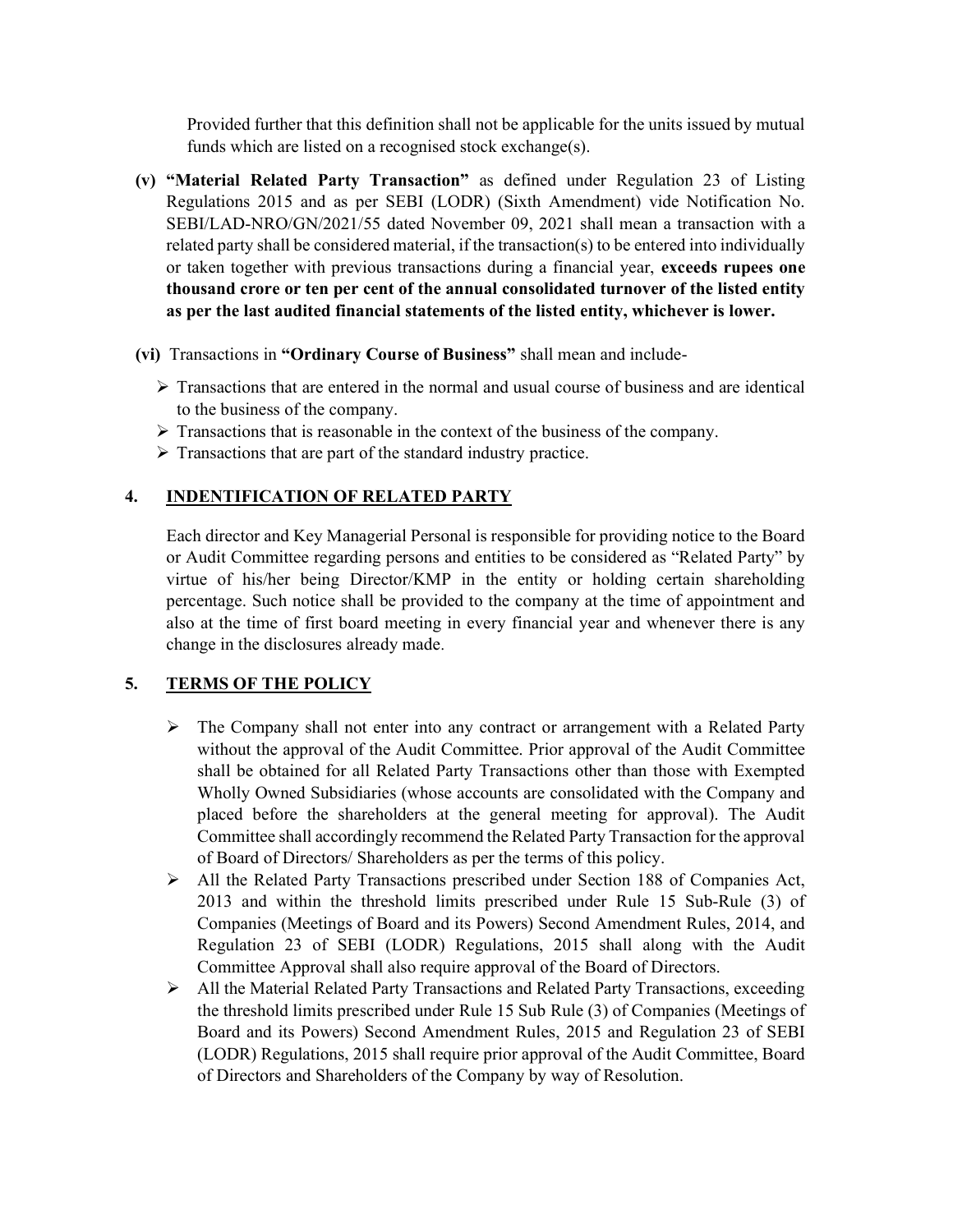- $\triangleright$  However, Related Party Transactions which are either not at arm's length or not undertaken in the ordinary course of business shall require the prior approval of the Audit Committee, Board of Directors and the Shareholders by way of resolution in order to allow the Company to enter into arrangements/transactions/contracts with related party of the Company as per the prescribed provisions of Companies Act, 2013 along with the rules made thereunder and the Listing Agreement.
- $\triangleright$  All domestic related party contracts / arrangements shall, wherever applicable, comply with Domestic Transfer Pricing Requirement under section 92BA of Income Tax Act, 1961 including certification from independent accountants under the Transfer Pricing Regulations.
- $\triangleright$  All international related party contract / arrangements shall comply with International Transfer Pricing Requirement under section 92B of Income Tax Act, 1961 including certification from independent accountants under the Transfer Pricing Regulations.

## 6. REVIEW AND APPROVAL OF AUDIT COMMITTEE

All related party transactions must be reported to the Audit Committee for its prior approval in accordance with this policy. The Committee shall review the transaction and report the same for approval of the Board and shareholders, if required, in accordance with this policy.

The Company shall provide such information, for review of the audit committee for approval of a proposed RPT as required by SEBI Circular No. SEBI/HO/CFD/CMD1/CIR/P/2021/662 dated 22<sup>nd</sup> November, 2021 and as amended from time to time.

#### Approval of Audit Committee:

- $\triangleright$  All related party transactions and subsequent material modifications shall require prior approval of the audit committee. Provided that only those members of the audit committee, who are independent directors, shall approve related party transactions. Any member of the committee who has potential interest in any related party transaction will abstain from discussion and voting on the approval of the related party transaction.
- $\triangleright$  A related party transaction to which the subsidiary of a listed entity is a party but the listed entity is not a party, shall require prior approval of the audit committee of the listed entity if the value of such transaction whether entered into individually or taken together with previous transactions during a financial year exceeds ten per cent of the annual consolidated turnover, as per the last audited financial statements of the listed entity;
- $\triangleright$  With effect from April 1, 2023, a related party transaction to which the subsidiary of a listed entity is a party but the listed entity is not a party, shall require prior approval of the audit committee of the listed entity if the value of such transaction whether entered into individually or taken together with previous transactions during a financial year, exceeds ten per cent of the annual standalone turnover, as per the last audited financial statements of the subsidiary;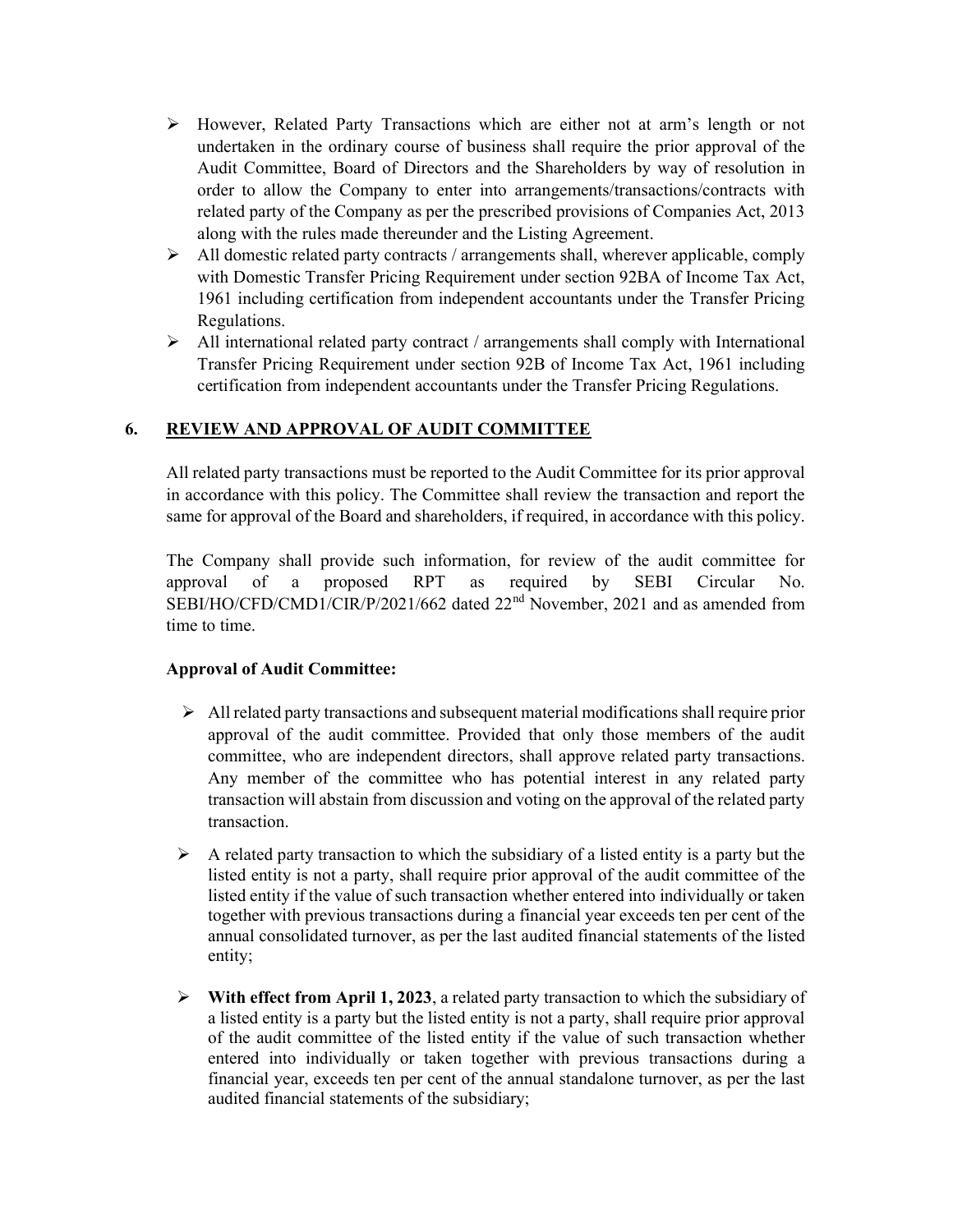- $\triangleright$  Prior approval of the audit committee of the listed entity shall not be required for a related party transaction to which the listed subsidiary is a party but the listed entity is not a party, if regulation 23 and sub-regulation (2) of regulation 15 of these regulations are applicable to such listed subsidiary.
- $\triangleright$  The Audit Committee may grant omnibus approval for the proposed Related Party Transaction subject to the following conditions:
	- a. The Audit Committee shall lay down the criteria for granting omnibus approval in line with the policy on Related Party Transactions of the Company and such approval shall be applicable in respect of transactions which are repetitive in nature;
	- b. The Audit Committee shall satisfy itself the need for such omnibus approval and that such approval is in the interest of the Company;
	- c. Such omnibus approval shall specify the following:
		- The name(s) of the related party, nature of transaction, period of transaction, maximum amount of transactions in aggregate, which can be allowed under the omnibus approval in a year;
		- Maximum Value per transaction which can be allowed;
		- The indicative base price / current contracted price and the formula for variation in the price if any; and
		- Such other conditions as the audit committee may deem fit: Provided that where the need for related party transaction cannot be foreseen and aforesaid details are not available, audit committee may grant omnibus approval for such transactions subject to their value not exceeding rupees one crore per transaction.
	- d. The audit committee shall review, at least on a quarterly basis, the details of related party transactions entered into by the listed entity pursuant to each of the omnibus approvals given.
	- e. Such omnibus approvals shall be valid for a period not exceeding one year and shall require fresh approvals after the expiry of one year.
	- f. The Audit Committee reserves right to ratify related party transactions entered by the Company if any without prior approval within three months from the date of transaction which are at arm's length and not repetitive in nature.
- $\triangleright$  Transactions of the following nature are not to be subjected to the omnibus approval mechanism:
	- Transactions which are not in the ordinary course of business or not at arm's length.
	- Transactions which are not repetitive or unforeseen in nature.
	- Transactions exceeding the threshold limits specified for omnibus approval.
	- Purchase / sale of investments from / to related parties.
	- Transactions in respect of sale or disposal of the undertaking of the Company.
	- Any other transaction as may be specified by the Audit Committee.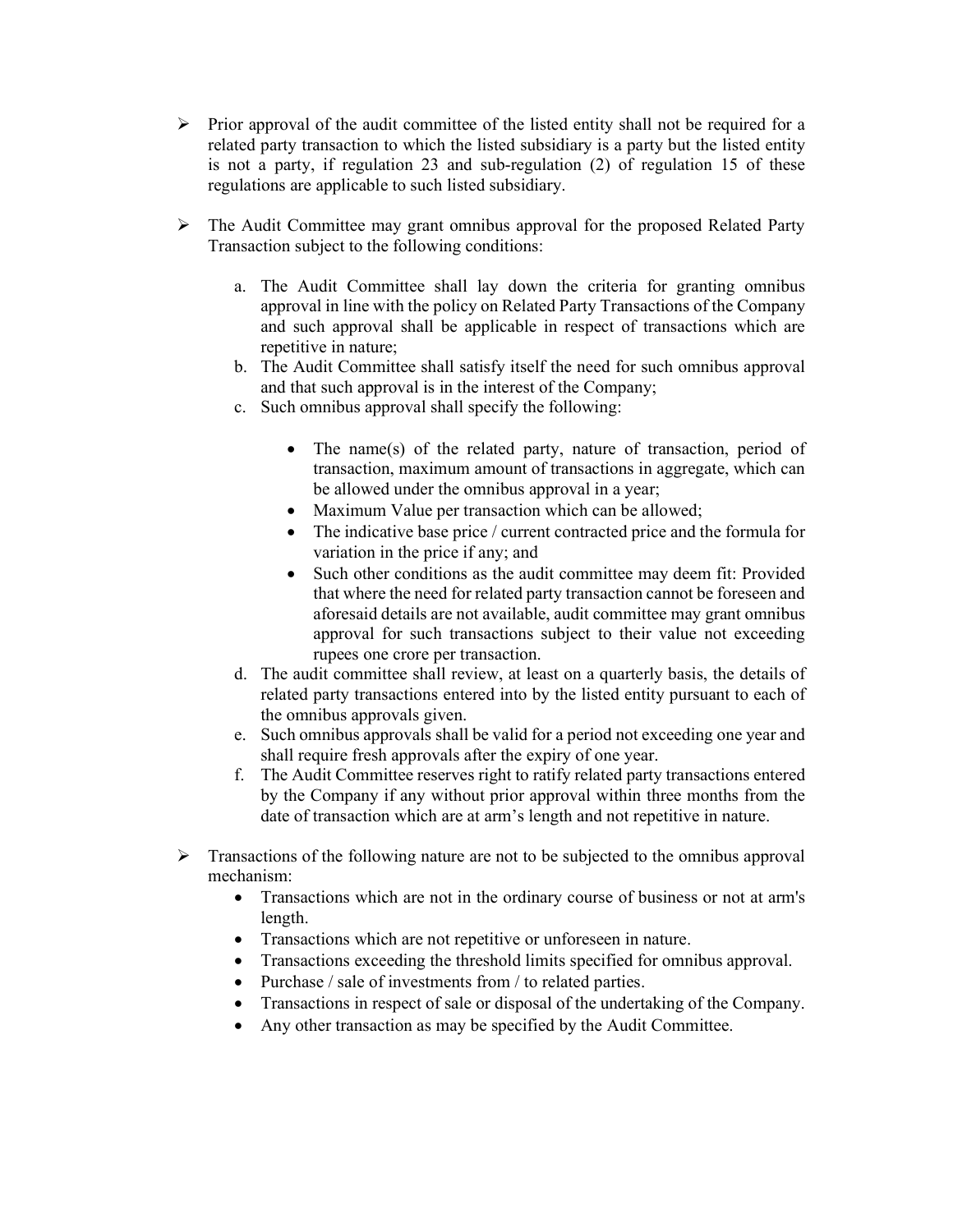#### 7. APPROVAL OF BOARD OF DIRECTORS

- $\triangleright$  If the Committee determines that a Related Party Transaction should be brought before the Board, or if the Board in any case elects to review any such matter or it is mandatory under any law for the Board to approve a Related Party Transaction, then the Board shall consider and approve the Related Party Transaction at a meeting and the considerations set forth above shall apply to the Board's review and approval of the matter, with such modification as may be necessary or appropriate under the circumstances.
- $\triangleright$  All the related party transactions prescribed under Section 188 of the Act, which are not in the ordinary course of business or not at Arm's Length Basis and all material related party transactions shall be brought before the Board and the Board shall consider and approve the related party transaction at a meeting.
- $\triangleright$  Any member of the Board who is interested or has potential interest (as mentioned under section 184(2) of the Act), in any related party transaction shall not be present at the meeting during discussions on the subject matter of the resolution relating to such related party transaction.

## 8. APPROVAL OF SHAREHOLDERS

- All materials Related Party Transactions and subsequent material modifications as defined by the Audit Committee under sub regulation (2) shall require prior approval of the shareholders through resolution and no related party shall vote to approve such resolutions whether the entity, is a related party to the particular transaction or not.
- $\triangleright$  Provided that prior approval of the shareholders of a listed entity shall not be required for a related party transaction to which the listed subsidiary is a party but the listed entity is not a party, if regulation 23 and sub-regulation (2) of regulation 15 of these regulations are applicable to such listed subsidiary.
- $\triangleright$  For related party transactions of unlisted subsidiaries of a listed subsidiary as referred above, the prior approval of the shareholders of the listed subsidiary shall suffice.
- $\triangleright$  The requirements specified under this sub-regulation shall not apply in respect of a resolution plan approved under section 31 of the Insolvency Code, subject to the event being disclosed to the recognized stock exchanges within one day of the resolution plan being approved;
- $\triangleright$  All existing material related party contracts or arrangements entered into prior to the date of notification of these regulations and which may continue beyond such date shall be placed for approval of the shareholders in the first General Meeting subsequent to notification of these regulations.
- $\triangleright$  All the Transactions, other than the Material Related Party Transaction, with the related parties which are not in the Ordinary Course of Business and at Arms' Length shall, subject to the limits mentioned in Rules 15(3) of the Companies (Meeting of Board and its Power) Rules, 2014, also require the approval of the shareholders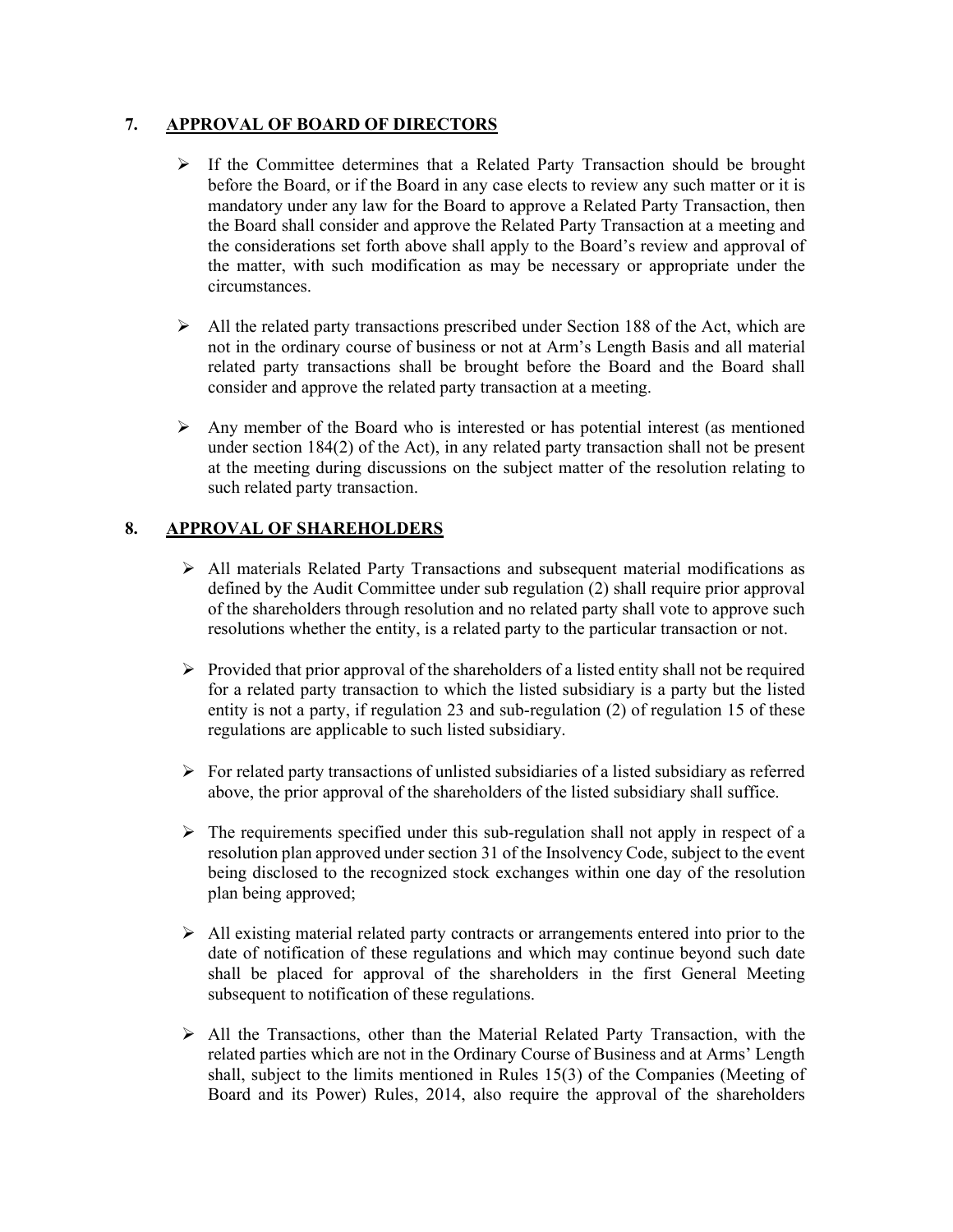through special resolution and the Related Parties shall abstain from voting on such resolution.

- $\triangleright$  Transactions that, require previous approval of Shareholders of the Company, as prescribed under rule 15(3) of the Companies (Meeting of Board and its Powers) Rules, 2014, includes the transactions/ contracts/ arrangements as follows:
	- (1) Sale, purchase or supply of any goods or materials, directly or through appointment of agent, amounting to 10% or more of the turnover of the company, as mentioned in clause (a) and clause (e) respectively of sub-section (1) of section 188 of Companies Act, 2013;
	- (2) Selling or otherwise disposing of or buying property of any kind, directly or through appointment of agent, amounting to 10% or more of net worth of the company, as mentioned in clause (b) and clause (e) respectively of sub-section (1) of section 188 of Companies Act, 2013;
	- (3) Leasing of property of any kind amounting to 10% or more of turnover of the company, as mentioned in clause (c) of sub-section (1) of section 188 of Companies Act, 2013;
	- (4) Availing or rendering of any services, directly or through appointment of agent, amounting to 10% or more of the turnover of the company, as mentioned in clause (d) and clause (e) respectively of sub-section (1) of section 188 of Companies Act, 2013.

These limits shall however, apply for transaction or transactions to be entered into either individually or taken together with the previous transactions during a financial year.

- $\triangleright$  However, in case of wholly owned subsidiary, the resolution passed by the holding company shall be sufficient for the purpose of entering into the transactions between wholly owned subsidiary and holding company.
- $\triangleright$  The notice being sent to the shareholders seeking approval for any proposed RPT shall, in addition to the requirements under the Companies Act, 2013, include the information as a part of the explanatory statement as required by SEBI Circular No. SEBI/HO/CFD/CMD1/CIR/P/2021/662 dated 22nd November, 2021 and as amended from time to time.

#### 9. TRANSACTIONS NOT REQUIRING APPROVAL OF AUDIT COMMITTEE, BOARD OR SHAREHOLDERS

- a. transactions entered into between two government companies;
- b. transactions entered into between a holding company and its wholly owned subsidiary whose accounts are consolidated with such holding company and placed before the shareholders at the general meeting for approval.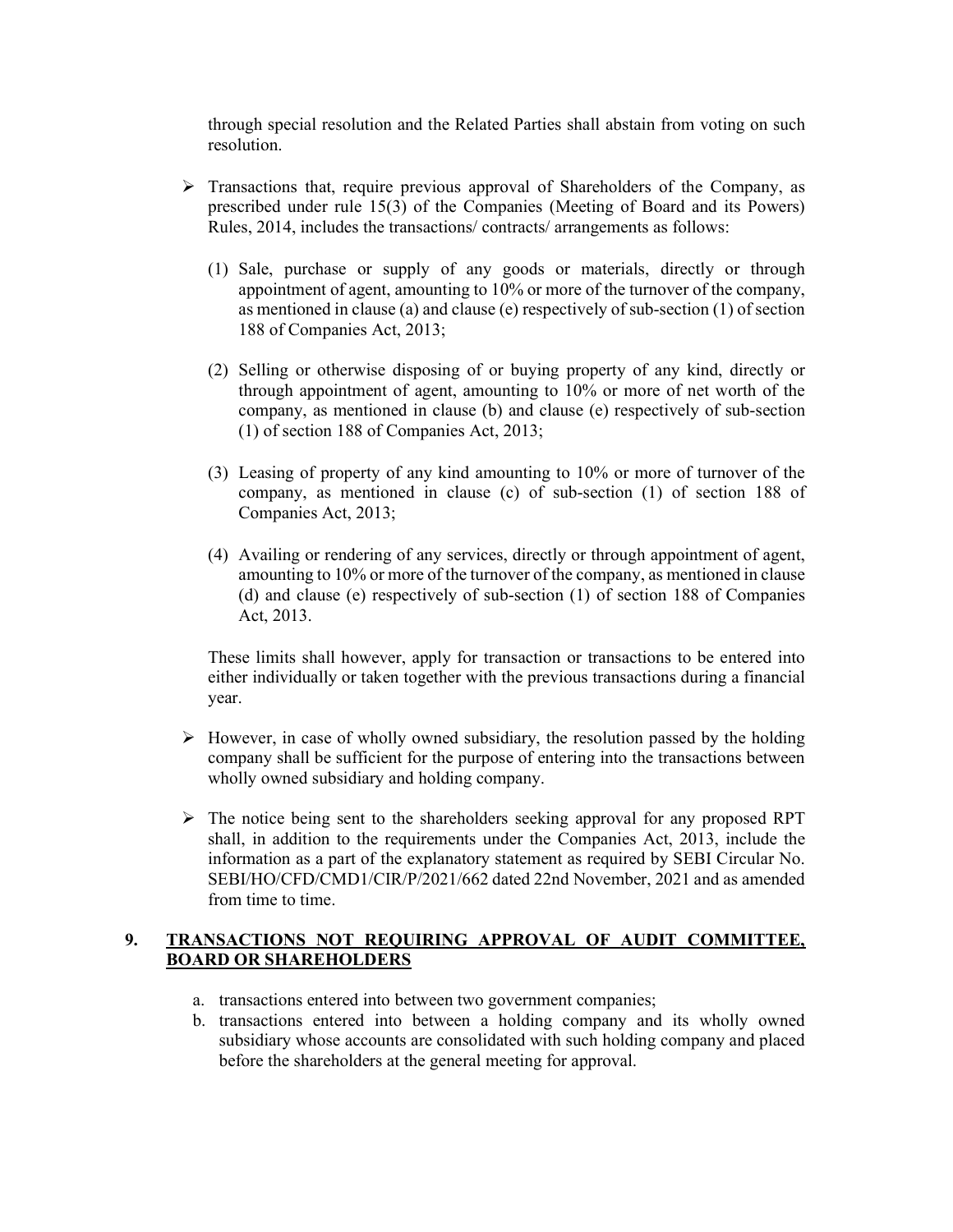c. transactions entered into between two wholly-owned subsidiaries of the listed holding Company, whose accounts are consolidated with such holding Company and placed before the shareholders at the general meeting of the Company for approval.

#### 10. DISCLOSURE

- $\triangleright$  The listed entity shall submit to the stock exchanges disclosures of related party transactions in the format as specified by the Board from time to time, and publish the same on its website.
- $\triangleright$  a 'high value debt listed entity' shall submit such disclosures along with its standalone financial results for the half year:
- $\triangleright$  The listed entity shall submit within 30 days from the date of publication of its standalone and consolidated financial results for the half year, disclosures of related party transactions on a consolidated basis, in the format specified in the relevant accounting standards for annual results to the stock exchanges.
- $\triangleright$  The listed entity shall make such disclosures every six months within fifteen days from the date of publication of its standalone and consolidated financial results with effect from April 1, 2023.
- $\triangleright$  All Directors/KMPs are required to disclose the entities in which they or their relatives are or deemed to be interested, in the prescribed form.
- $\triangleright$  Each Director and KMP of the Company shall promptly notify the Chief Financial Officer or Company Secretary of the Company of any material transaction or Relationship that could reasonably be expected to give rise to any conflict of interest.
- $\triangleright$  The Company shall maintain Register pertaining to related party transactions in the prescribed form.
- $\triangleright$  The related party transaction entered into with the related party/ies shall be disclosed in the Director Report / Annul Report as per the disclosure requirement of the Act.
- $\triangleright$  The company shall disclose the policy on dealing with Related Party Transactions on its website and a web link thereto shall be provided in the Annual Report.
- $\triangleright$  Details of all material transactions with related parties shall be disclosed, quarterly in the Compliance Report on Corporate Governance., as required under listing agreement.